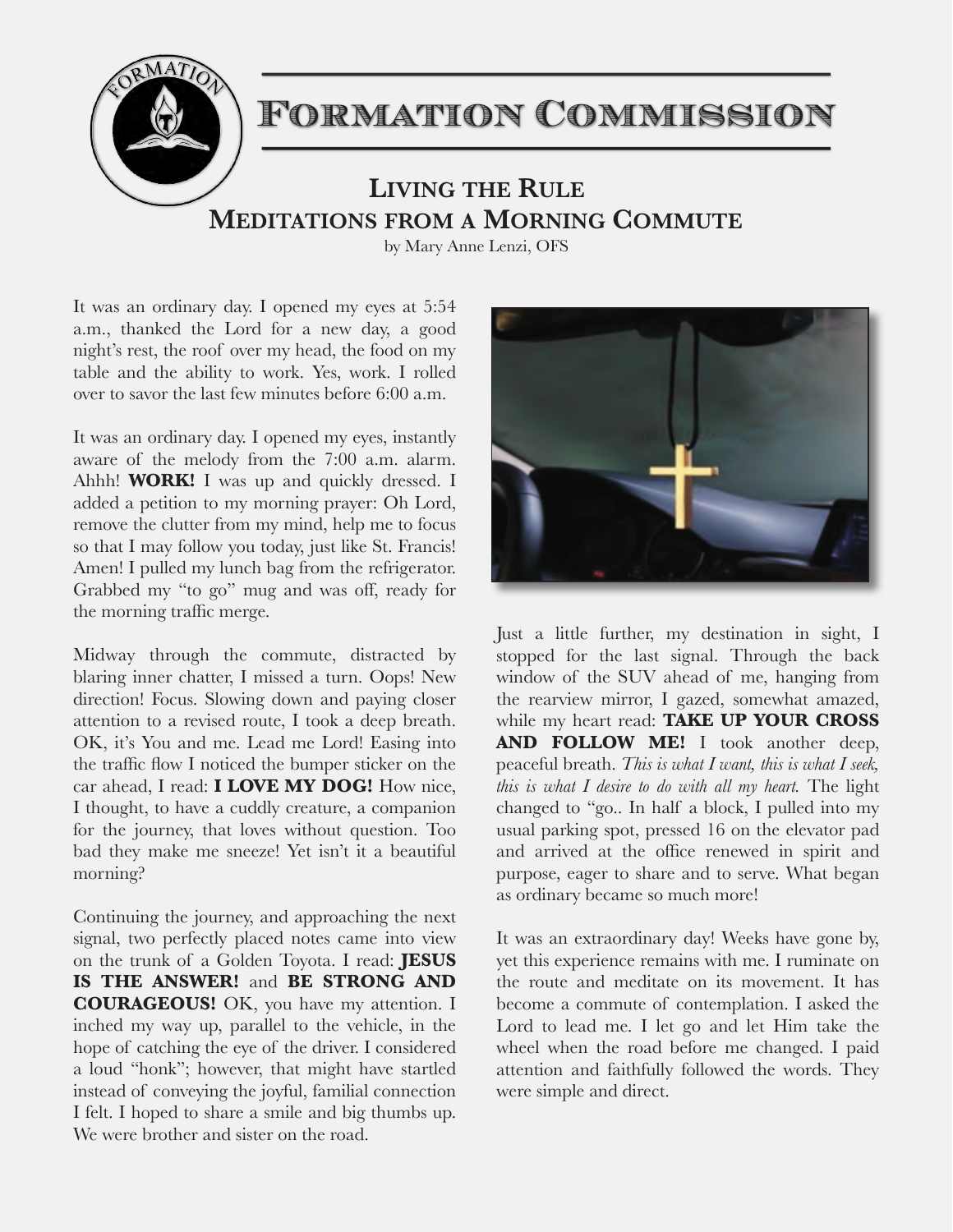It was an extraordinary day when I asked to be admitted to profession of the Rule of the Secular Franciscan Order and to make a permanent commitment to the gospel life. It has been several years. I needed a reminder on how to live my promise daily. God answers prayer! The Rule is my roadmap.



### THE RULE AS ROAD MAP

Excerpts from Chapter Two – The Way of Life

PRAYER – Starting Point  $-5$ . As Jesus was the true worshipper of the Father, so let prayer and contemplation be the soul of all they are and do. . . .  $WORK - Daily$ 

Destination -13. Let them esteem work both as a gift

and as a sharing in the creation, redemption, and service of the human community . . .

I LOVE MY DOG! - Path of Awareness - 15. Moreover, they should respect all creatures, animate and inanimate, which "bear the imprint of the Most High," and they should strive to move from the temptation of exploiting creation to the Franciscan concept of universal kinship.

JESUS IS THE ANSWER! – Entering the Highway – 1. The rule and life of the Secular Franciscans is this: to observe the gospel of our Lord Jesus Christ by following the example of St. Francis of Assisi who made Christ the inspiration and the center of his life with God and people. Christ, the gift of the Father's love, is the way to him, is the truth into which the Holy Spirit leads us, and the life which he has come to give abundantly. Secular Franciscans should devote themselves especially to careful reading of the gospel, going from gospel to life and life to gospel.

BE STRONG and COURAGEOUS! – Fearless in the Fast Lane – 12. Let them individually and collectively be in the forefront in promoting justice by the testimony of their human lives and their courageous initiatives. Especially in the field of

public life, they should make definite choices in harmony with their faith.

TAKE UP YOUR CROSS – The Road to Renewal – 4. United by their vocation as "brothers and sisters of penance" and motivated by the dynamic power of the gospel, let them conform their thoughts and deeds to those of Christ by means of that radical interior change which the gospel calls "conversion." Human frailty makes it necessary that this conversion be carried out daily. . . . the sacrament of reconciliation is the privileged sign of the Father's mercy and the source of grace.

#### **Suggested ongoing formation:**

In solitude meditate on, or in fraternity share, your everyday experiences and how they relate to our Rule. Each day we need to pray the Rule in order to live the Rule."

Be mindful of the ordinary, it is good, reliable, efficient.

Contemplate the extraordinary; it is All Good, Supreme Good, Total Good.

Peace to you and every good.

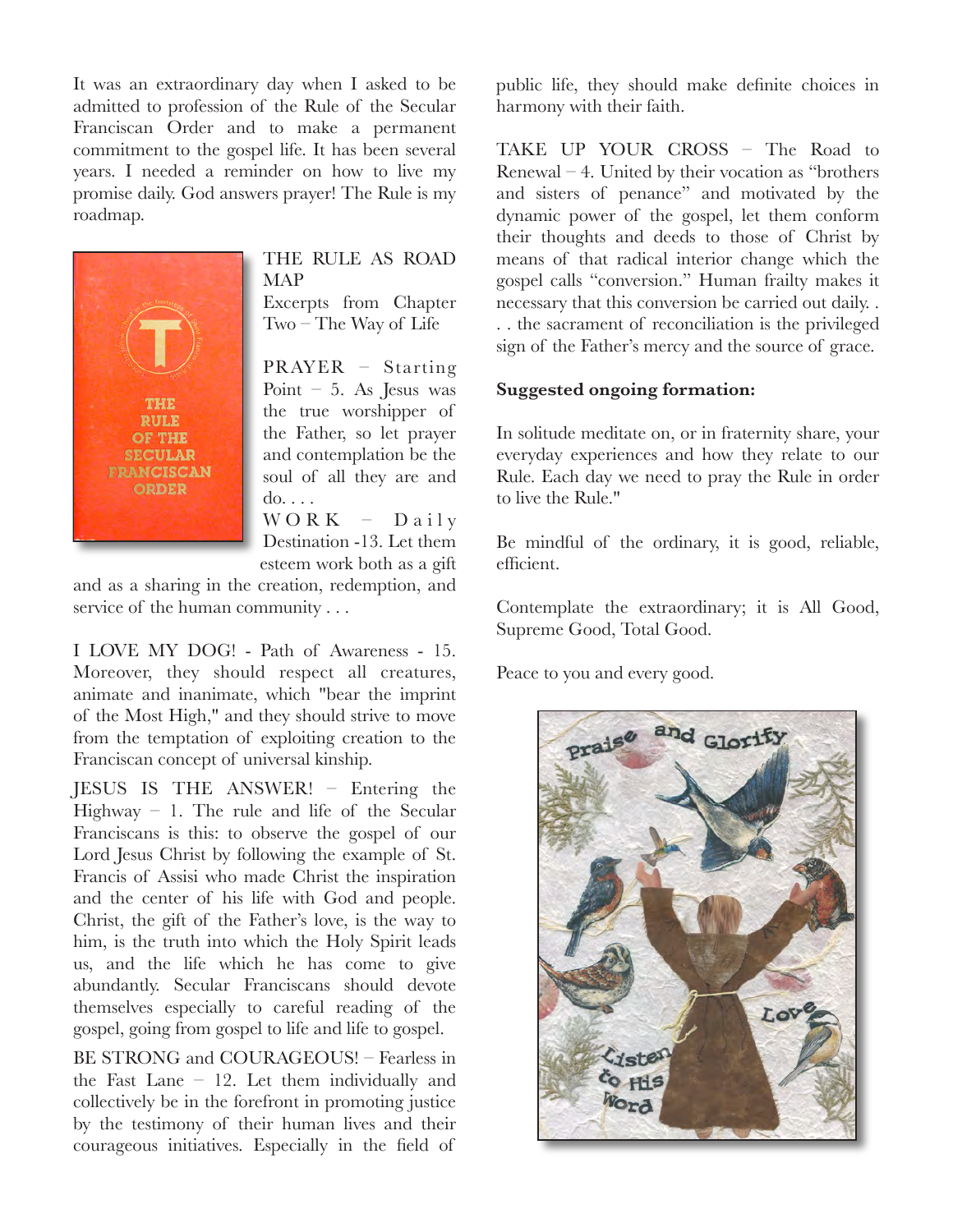

# **ONGOING FORMATION RESOURCE SUGGESTIONS**

*Francis of Assisi, the Life and Afterlife of a Medieval Saint*  Andre Vauchez, translated by Michael F. Cusato **Review by Anne Mulqueen, OFS, Spiritual Assistant, National Formation Commission**

There are four sections to this book. Much of Vauchez' research is based on the Legend of the Three Companions.



The first section is biographical and not all scholars agree on the biographical information. However, Vauchez does portray Francis as devoted to God and emphasizes his humanity. He sees Francis rooted in the world.

The second and third sections are stories of St. Francis—the myths and

legends—his canonization and construction of the basilica. Vauchez talks of Francis' desire to renounce power and embrace poverty. Of interest is the description of how following Francis' death, the brothers lost their connection with their founder.

In section four Vauchez reflects on Francis' writings, namely the Letter to the Faithful, Francis' Testament, the Canticle of Brother Sun, and the Rules. Vauchez describes how Francis experienced God through his senses, and that Francis considered the Gospels the norm for Christian living.

Overall, Vauchez presents a human Francis – one that can be followed by anyone who desires to live the Gospel, make peace and enter into an inclusive relationships with all God's creation: human, animate and inanimate. He believes people were more attracted to Francis' authenticity and sincerity, than his brilliance or preaching.

Vauchez provides an objective assessment of St. Francis. He describes St. Francis as an ascetic and an orthodox Catholic. I believe Vauchez' book is a clear and balanced account of St. Francis' life and his legacy after his death.

**Additional Ongoing formation suggestions from Diane Menditto OFS, National Formation Commission** 



### www.nowyouknowmedia.com

I strongly recommend the CDs or podcast from Now You Know Media by Bro. Bill Short, OFM on *St. Bonaventure, The Soul's Journey Into God.* Beautiful and easy-to-follow explanation of a very complex writing by St. Bonaventure.



#### www.taupublishing.org

Along with these talks, for those who are interested in a deeper experience, I recommend *A Forty-Day Journey Into God with St. Bonaventure* -- Tau Publishing-- by Josef Raischl, OFS and André Cirino, OFM. This book gives daily passages (and explanatory diagrams) with reflections and exercises.

For those who would like some Franciscan music in their lives, I recommend the CD and companion book *Love Holding Love: Mantras Drawn from the Writings of* 

*Saints Francis and Clare of Assisi* also from Tau Publishing**-**- by Joseph Raischl, OFS, beautiful music--great for introducing prayer or a formation topic.